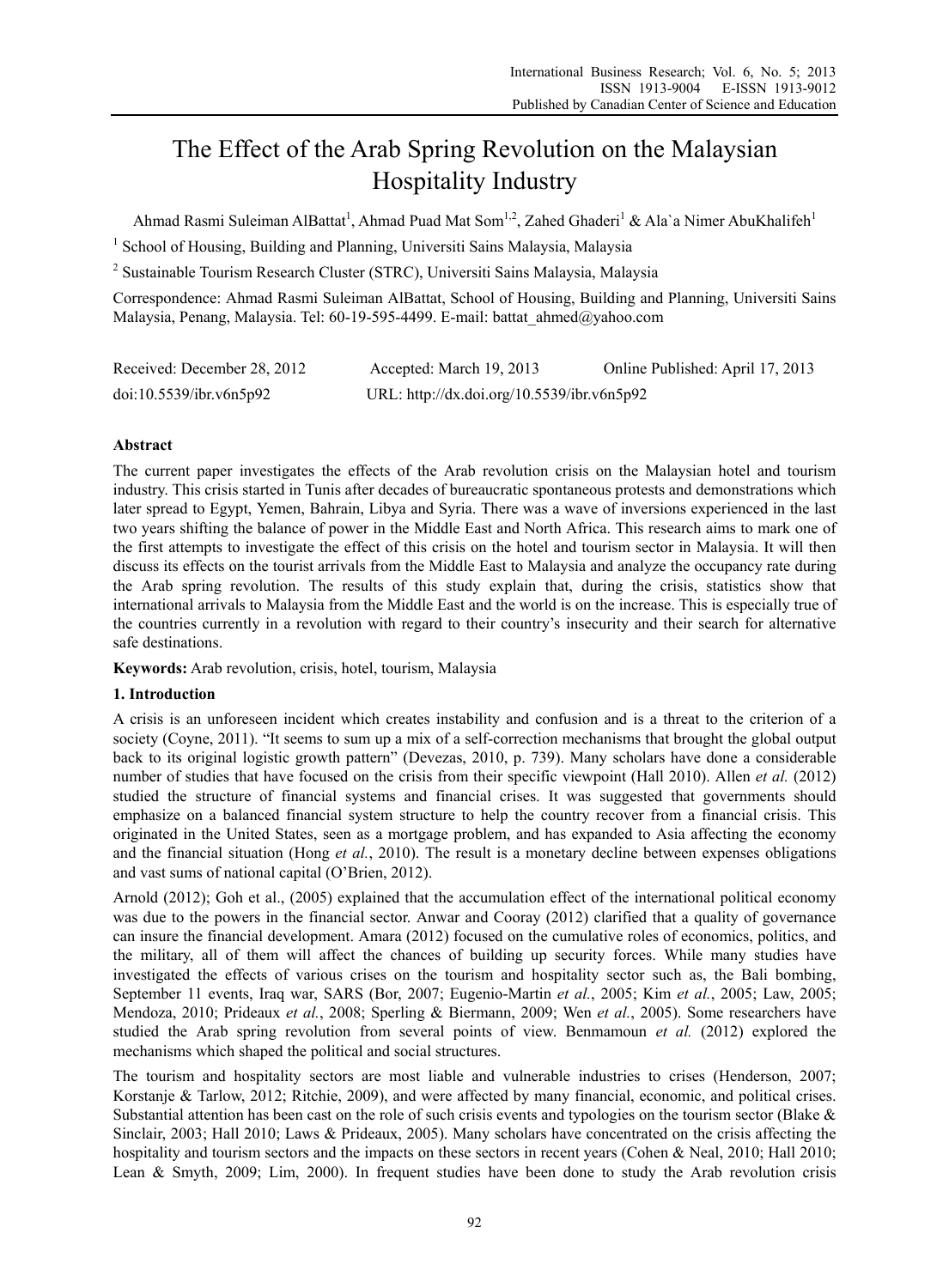attempted to investigate compared to other kind of crises (Hall, 2001; Faulkner, 2001; Anderson, 2006; Prideaux, 1999; Prideaux *et al.*, 2003; Tan *et al.*, 2002; Ghaderi *et al*., 2012; De Sausmarez, 2004, 2007).

The literature on the Arab spring revolution crises in the hospitality and tourism industry has had few significant developments in the past two years 2011-2012. Reviewing the literature suggests that no or limited studies have explored the effects of Arab Revolution Crisis on the tourism and hospitality businesses, Although few studies were investigated the political circumstances in the region (Becheur, 2011; Benmamoun *et al.*, 2012; Cook & Stathis, 2012; Johnstone & Mazo, 2011; Spindel, 2011; Springborg, 2011; Toolan, 2012, p.iv; Tyner & Rice, 2012).

The purpose of this study is to investigate if the Malaysian hospitality and tourism sectors were affected by the Arab spring revolution due to tourist arrivals from the Middle East. And the fluctuation of tourist arrivals from the Middle East region. First, this paper presents a brief review of the literature regarding the Arab spring revolution. Second, study statistics are outlined followed by the findings of the study. The next section of this study will conduct an extensive review about the Arab spring revolution crisis.

# **2. Literature Review**

# *2.1 Arab Spring Revolution*

Although the Arab Nations have long been some of the least free; most tend to be war prone and economically underdeveloped regions. However, they have not congested the slow creep of globalization, democracy, modernity and dignity (Wiarda, 2012). Increased education and new technology such as the internet, have made Arab societies increasingly aware of the many plaguing economic and political deficiencies in their countries (Boukhars, 2011; Helfont & Helfont, 2012). The beginning of the Arab spring revolution dates back to December 2010 in the city of Sidi Bouzid, Tunisia (Grinin & Korotayev, 2012). The initial incident was during the police seizure of a vegetable cart owned by Mohammed Bouazizi (Aleya-Sghaier, 2012; Hannoum, 2012). A local street vendor self-immolated in front of a Tunisian police headquarters. Media coverage of this incident sparked daily protests in Sidi Bouzid which speedily increased in the capital of Tunis. The objection in Tunis ultimately led Tunisian President Zain al-Abidin Ben Ali to resign from office (Kamrava, 2012). The Tunisian revolt was the first modern Arab revolution to succeed in removing a long serving autocrat that would move towards to defining "Arab Spring" (Schraeder, 2012; Toolan, 2012, p.iv).

From Tunisia, revolutionary enthusiasm extended to Egypt after the decline in wages, increased job uncertainty, towering inequality and the strangling of union activity (Abou-El-Fadl, 2012; Saikal, 2011), a thousand Egyptian protesters camped in "Tahrir Square" in the central of Cairo. They insisted that changes are needed in a government that had failed to deal with a deteriorating economic situation. Eventually, these uprisings forced Hosni Mubarak to withdraw from power. While restricted violence took place early in the uprising, the Egyptian military did not interfere on behalf of the government, tacitly allowing the protests to crop up. Much of the success in overthrowing Hosni Mubarak flowed from the protesters who refused to leave Tahrir Square combined with the Egyptian military`s passive approval of the protests (Toolan, 2012, p.iv).

A new era was flourishing after a free and fair election but the fear from the fiasco of the revolution in Egypt feared to cause long term consequences affecting the economy and the hospitality industry (The Observer, 2012). Based on the success in Egypt, an uprising soon occurred in Yemen and Bahrain. Unlike in Egypt, on the other hand, protesters in those countries were met with a strong military response. Bahrain's inward military support appeared in the form of troops from Saudi Arabia to repress the uprisings. Saudi Arabia supported Bahrain to avoid demonstrations from crossing into Saudi Arabia. (Michael-Matsas, 2011; Toolan, 2012, p.iv; Tyner & Rice, 2012).

The most aggressive uprising, however, occurred in Libya. Revolutionary groups in the city of Misrata eastern Libya, started an armed struggle against the Gaddafi system. Over the course of nine months, rebel groups backed by NATO air power fought to the Libyan capital. The longest and the most dissimilar revolution thus far has occurred in Syria. The Syrian uprising has not shaped the quick decision that occurred in Egypt (Becheur, 2011; Spindel, 2011; Toolan, 2012, p.iv).

# *2.2 Middle East and North Africa (MENA)*

The instability in the Middle East and North Africa will take a decade until stability and full security is achieved. The population explosion mentioned in the figure 1, shows that within the next twenty years the population in the Middle East will have increased around 70% with the majority of growth in the Arab nations (Cordesman, 2011).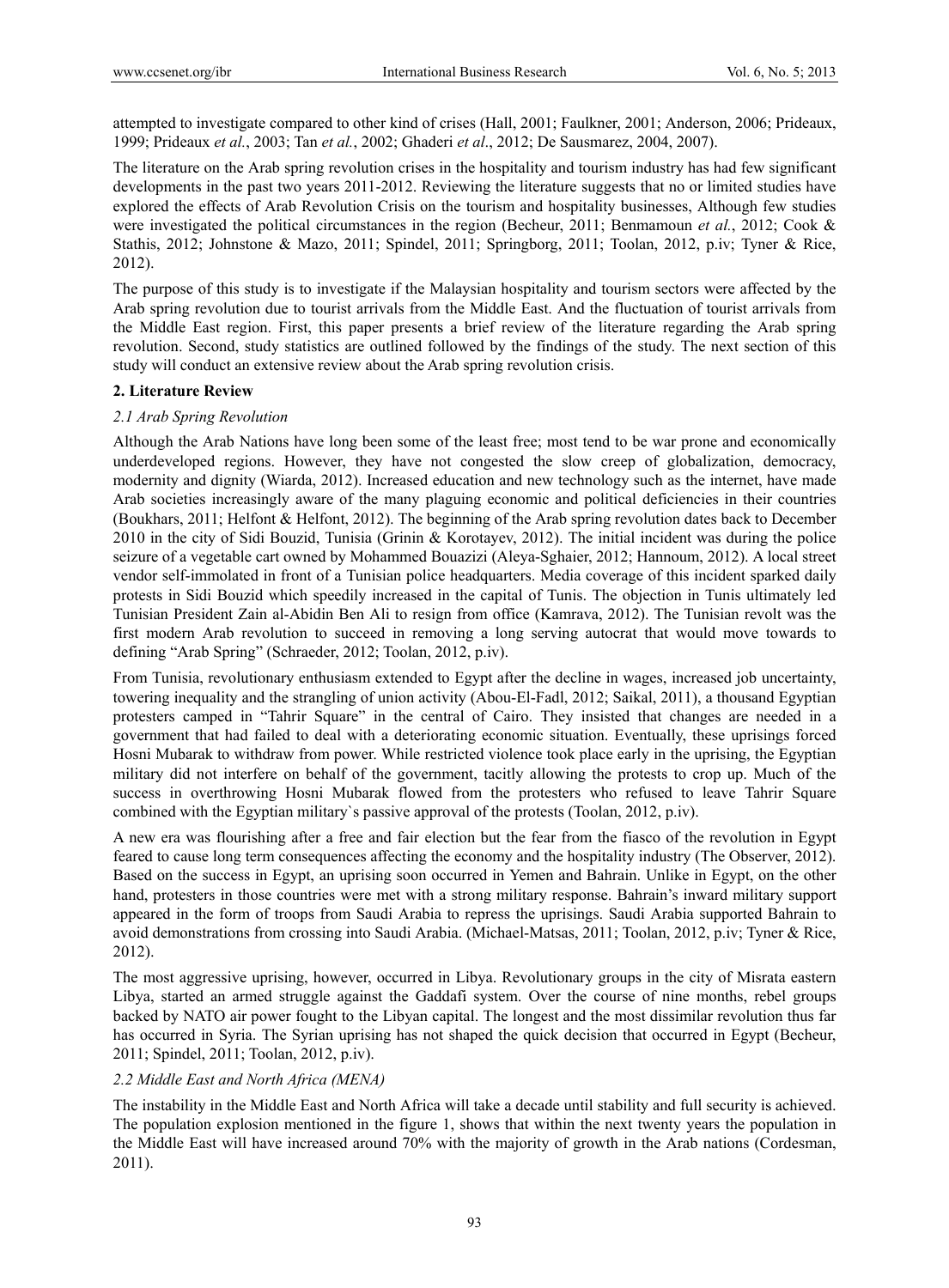

Source: U.S. Census Bureau: International Database, Cited in Cordesman, 2011. Figure 1. Population explosion in some Arab countries from the Middle East<br>Source: U.S. Census Bureau: International Database, Cited in Cordesman, 2011.<br>The increased Per Capita Income for the Arab countries oil production Figure 1. Population explosion in some Arab countries from the Middle East

producers are Qatar (\$38,281), Kuwait (\$21,416), UAE (\$13,508), Saudi Arabia (\$7,685), and Libya (\$6,837). See table 1 (Cordesman, 2011). Our focus should remain on the facts from the MENA region to attract more tourists to visit Malaysia.

| Table 1. Per Capita Income for Arab countries oil producers |
|-------------------------------------------------------------|
|-------------------------------------------------------------|

| Country      | World Ranking | Limits to Oil Wealth (\$ Per Capita in 2010) |
|--------------|---------------|----------------------------------------------|
| Oatar        |               | \$38,281                                     |
| Kuwait       | 10            | \$21,416                                     |
| <b>UAE</b>   | 9             | \$13,508                                     |
| Saudi Arabia | 55            | \$7,685                                      |
| Libya        | 52            | \$6,837                                      |
| Iraq         | 159           | \$1,686                                      |
| Algeria      | 127           | \$1,540                                      |

## 2.3 Tourism and Hospitality Industry in Malaysia

According to the UNWTO (2012) Malaysia has become one of the top 10 leading tourism destination in arrivals and rates in the top 15 in international receipts. Malaysia's tourism is considered as an essential contributor to its economy (Chon et al., 1997). It is expected that by 2020 the tourism industry will generate RM103.6 billion in GNI with an arrival increasing to 36 million. Malaysia has a strong starting position to boost itself as a key tourism destination. This industry has grown rapidly from 12% - 14% annually, and has a sturdy international competitive position which can be used to enhance the sector involvement in the local economy. The International visitor arrivals to Malaysia have but it has yield low income increased in actual arrivals but has a low yield of tourists. For example in 2009, Malaysia received 24 million arrivals; Where 78% came from neighboring short-haul countries such as Singapure, Vietnam, the Philippines, and Indonesia. 15% of arrivals came from medium-haul markets such as India, China, UAE, Saudi Arabia, Japan, and Australia, whereas, 7% came from long-haul markets like the United Kingdom, France, Germany, and Russia (UNWTO, 2012).

## 2.4 Tourist Arrivals to Malaysia during the Arab Spring Revolution (2011-2012)

The tourism and hospitality industry has been an important commerce in Malaysia for several years (Ghaderi et al., 2012; Khalifah & Tahir, 1997; Musa, 2000). During the Arab revolution in the Middle East, Malaysia was still able to attract 11,632,483 tourist arrivals for the first six months of 2012. This was a registered growth of 2.4% compared to the 11,362,862 arrivals for the same period in 2011. Respectively, the total tourist revenue from January to June 2012 increased by 4.0% generating RM 26.8 billion to the country's revenue compared to RM 25.7 billion in 2011 (Tourism Malaysia, 2012b). Table 2 shows the international arrivals from the Arab countries to Malaysia.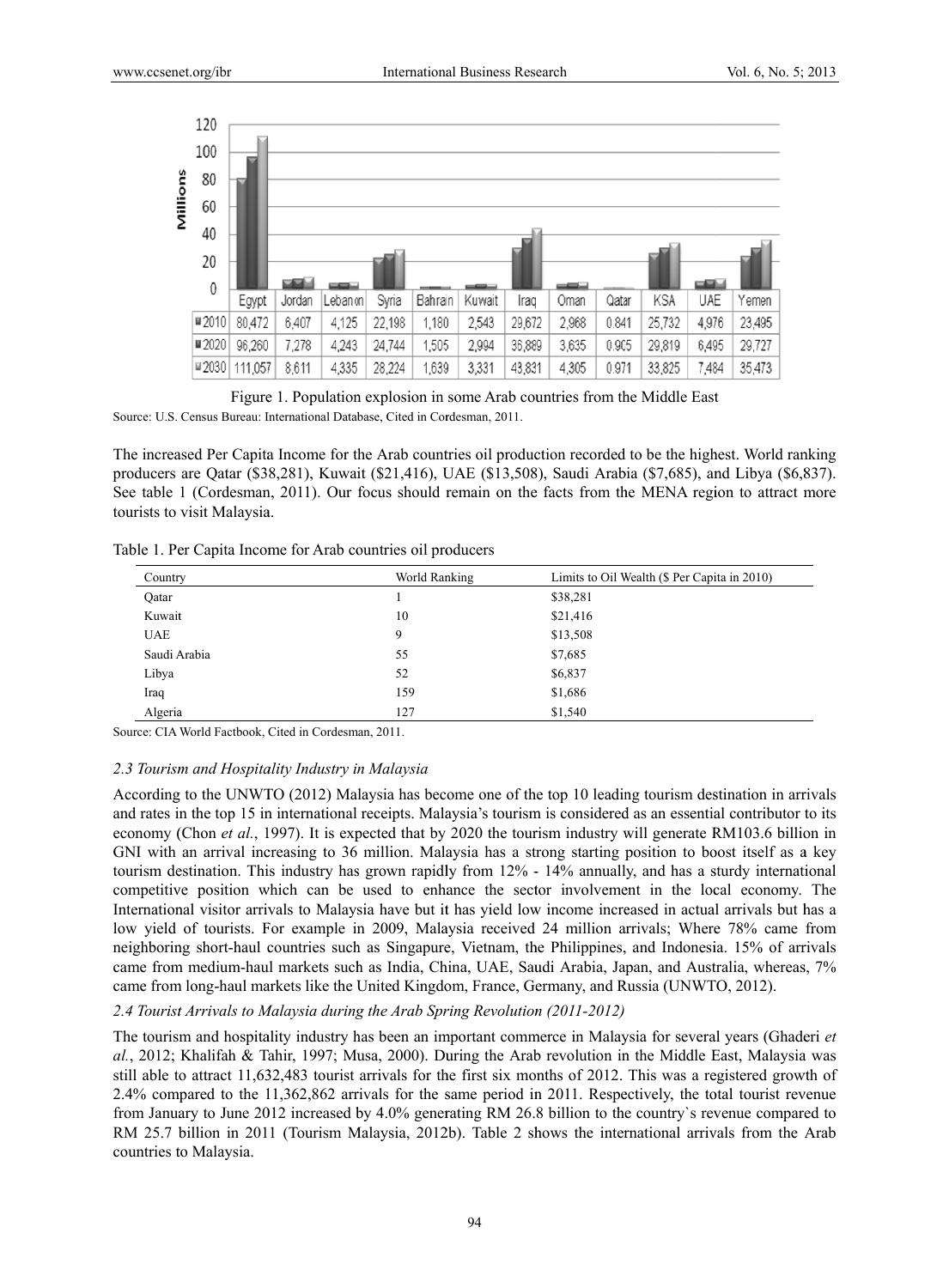| Country of Nationality | January - June |         |         |  |  |
|------------------------|----------------|---------|---------|--|--|
|                        | 2011           | 2012    | Growth% |  |  |
| Saudi Arabia           | 31.900         | 54,761  | 71.7    |  |  |
| Oman                   | 10,904         | 14,522  | 33.2    |  |  |
| Kuwait                 | 9,224          | 10,826  | 17.4    |  |  |
| <b>UAE</b>             | 9,488          | 8,128   | (14.3)  |  |  |
| Iraq                   | 5,134          | 8,029   | 56.4    |  |  |
| Yemen                  | 5,679          | 7,839   | 38.0    |  |  |
| Egypt                  | 6,153          | 7,642   | 24.2    |  |  |
| Grand Total            | 78,482         | 111,747 | 70.2    |  |  |

#### Table 2. International arrivals from Arab countries to Malaysia

Source: Tourism Malaysia, 2012b.

An Arab market with a noteably remarkable growth is Saudi Arabia with a growth rate of (71.7%). The increase in arrivals was due to the Arab Saudi new immigration rule which now requires all outgoing tourists to own individual passports. Prior to this ruling, children travelled on their parent`s passports. Two periods of long holidays – January to March and June to July – (Arab Season) also contributed to the increase in Saudi Arabian travelers. Other Arab countries have shown a high growth rate: Oman (33.2%), Kuwait (17.4%), Iraq (56.4%), Yemen (38.0%), and Egypt (42.2%) (Tourism Malaysia, 2012c).

The second table includes an average occupancy rate by locality 2010/2011 for international tourist arrivals with a specific locational focus on Malaysia. Kuala Lumpur is ranked the highest occupancy rate at (68.6%) for 2011, compared to  $(66.9\%)$  in 2010 with a variance of  $(1.7\%)$ . Whereas, Putrajaya has decreased  $(-1.8\%)$  to  $(65.8\%)$  in 2011 from (67.5%) in 2010 during the Arab spring revolution (Tourism Malaysia, 2012a). Table 3 shows the Average Occupancy Rate (AOR) of hotels by locality for 2010/2011.

| Locality          | 2010 | 2011 | Variance |  |
|-------------------|------|------|----------|--|
| Kuala Lumpur F.T. | 66.9 | 68.6 | 1.7      |  |
| Putrajaya F.T.    | 67.5 | 65.8 | $-1.8$   |  |
| Selangor          | 62.7 | 66.2 | 3.4      |  |
| Perak             | 47.5 | 47.2 | $-0.3$   |  |
| Penang            | 60.2 | 63.5 | 3.3      |  |
| Kedah             | 49.6 | 51.5 | 1.9      |  |
| Perlis            | 40.9 | 37.1 | $-3.8$   |  |
| Kelantan          | 51.8 | 39.0 | $-12.8$  |  |
| Terengganu        | 42.8 | 42.5 | $-0.3$   |  |
| Pahang            | 76.6 | 79.1 | 2.5      |  |
| Johor             | 54.5 | 52.0 | $-2.4$   |  |
| Melaka            | 59.1 | 60.8 | 1.7      |  |
| Negeri Sembilan   | 37.0 | 40.6 | 3.5      |  |
| Sabah             | 56.2 | 58.8 | 2.6      |  |
| Labuan F.T.       | 75.3 | 65.6 | $-9.7$   |  |
| Sarawak           | 54.4 | 53.3 | $-1.1$   |  |
| Malaysia          | 59.3 | 60.6 | 1.3      |  |

Table 3. The average occupancy rate (AOR) of hotels by locality 2010/2011

Source: Tourism Malaysia, 2012a.

#### **3. Findings and Discussions**

In this sense, Malaysia has offered bounds of attractions to satisfy tourist needs, wants, and expectations, with a good reputation as a safe country. Malaysia is also, qualified with local and international human resources working with an abundance of classified hotels. This aids to be a fertile ground for Malaysia to stay at the top for tourism attractions and the ability to compete other neighboring destinations in Southeast Asia (NKEA, 2010). Malaysia is also able to attract tourists from the Middle East and from around the world who have been forced to change their tourist destinations due to the Arab spring revolution. These findings fall in line with (Hanafiah & Harun, 2010).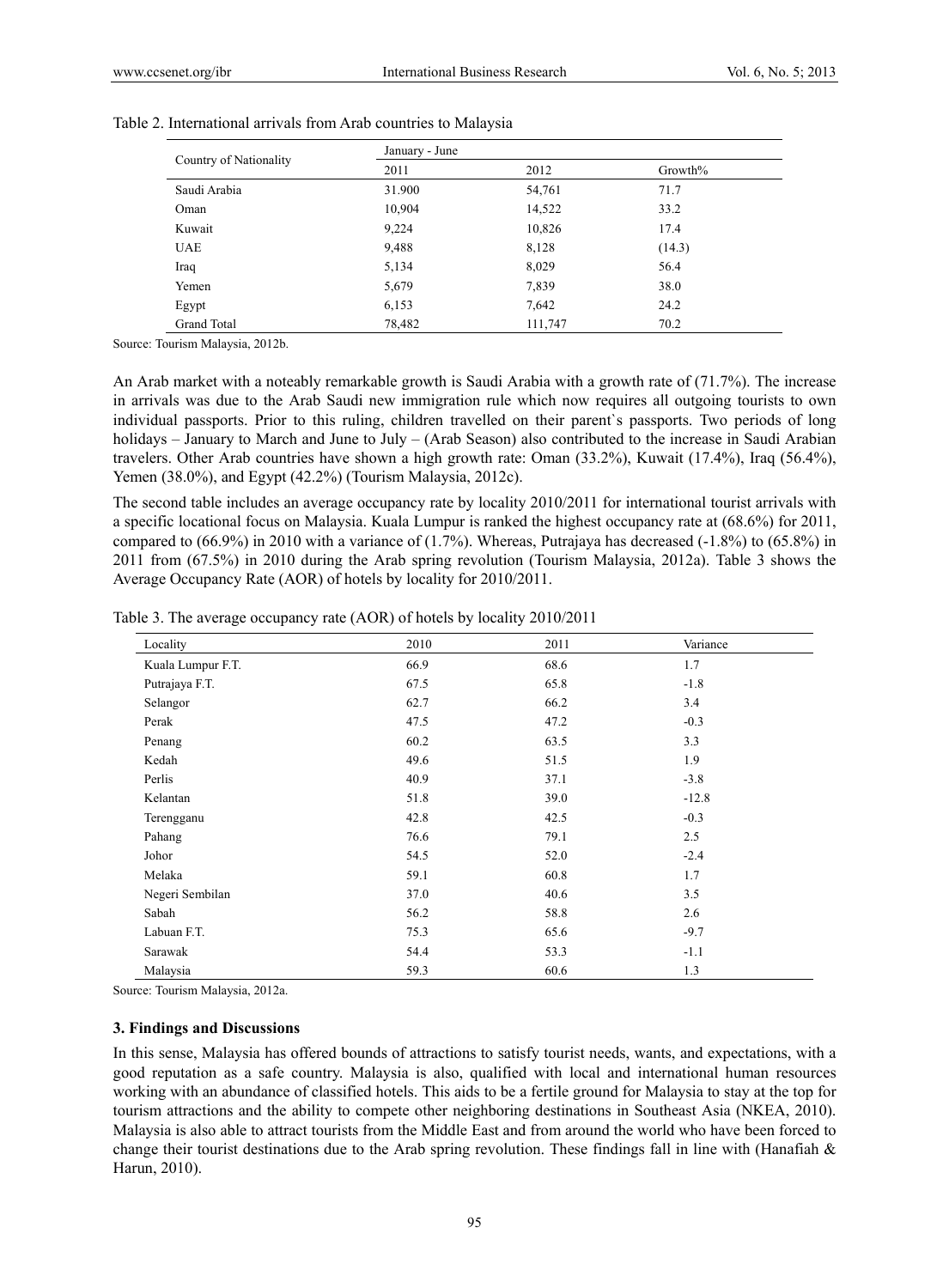It is important to focus on the Islamic parties who led the Arab countries after the revolution (Bagherpour, 2012; Soguk, 2011). From these solid facts and real statistics, Malaysia could benefit much from the crisis. First, tourists will start to search about for safe attractive destinations with competitive services. Second, the population inflation in the Middle East countries could generate a current and future tourism to Malaysia. Third, the increase of wealth per capita will bring elite big spenders which will enhance the hotel and tourism receipts (NKEA, 2010).

Finally, religious tourism could be used (Zamani-Farahani & Musa, 2012) to reveal Malaysia as an Islamic country with regard to Islamic culture (Henderson, 2003) as an attraction for Islamic nations from the Middle East. Malaysia is also considered desirable for its traditional enrichment and food. Therefore, tourism and hospitality stakeholders should take action to attract more tourists from these countries to come to Malaysia.

# **4. Conclusion**

This study tried to investigate the effects of the Arab spring revolution on the Malaysian hotel and tourism industry. The revolution started at the end of 2010 and during 2011-2012. The study results showed that the crisis in the Middle-East created opportunities for Malaysia to attract more tourists from the aforementioned region. Malaysia is said to be a fantastic and favor tourist destination for Arab people to visit. The reason could be due to its Islamic culture and visa facilitation which enables Arab to come and stay in Malaysia. With regard to current literature, the review in this study has found a small number of researchers who have previously focused on the effects of the Arab revolution on the hotel and tourism industry in Malaysia. This is deemed part of the overall analysis. An in depth look into the statistics of tourist arrivals from Arab and other countries, with previous crises situation to Malaysia is also considered. Finally, the findings showed that Malaysia's tourism was positively affected by the increased number of international and Arab tourist arrivals throughout the Arab spring revolution. The reason was found to be that the international and Arab tourists began searching for new and safe countries. As this paper is only conceptual, future studies may incorporate empirical data that will be collected from Arab tourists and selected hotels in Malaysia.

### **Acknowledgments**

The authors would like to extend their appreciation to the Universiti Sains Malaysia for the Research University Grant under the Sustainable Tourism Research Cluster entitled 'Tourism Planning' [Grant No. 1001/PTS/8660013] which made this study and paper possible. The authors are also grateful for the kind assistance and the constructive suggestions of the anonymous reviewers which helped strengthen this paper.

#### **References**

- Abou-El-Fadl, R. (2012). Beyond Conventional Transitional Justice: Egypt's 2011 Revolution and the Absence of Political Will. *International Journal of Transitional Justice, 6*(2), 318-330. http://dx.doi.org/10.1093/ijtj/ijs011
- Aleya-Sghaier, A. (2012). The Tunisian Revolution: The Revolution of Dignity. *The Journal of the Middle East and Africa, 3*(1), 18-45. http://dx.doi.org/10.1080/21520844.2012.675545
- Allen, F., Gu, X., & Kowalewski, O. (2012). Financial crisis, structure and reform. *Journal of Banking & Finance, 36*(11), 2960-2973. http://dx.doi.org/10.1016/j.jbankfin.2012.06.002
- Amara, J. (2012). Implications of military stabilization efforts on economic development and security: The case of Iraq. *Journal of Development Economics, 99*(2), 244-254. http://dx.doi.org/10.1016/j.jdeveco.2012.02.001
- Anderson, B. A. (2006). Crisis management in the Australian tourism industry: Preparedness, personnel and postscript. *Tourism Management, 27*(6), 1290-1297. http://dx.doi.org/10.1016/j.tourman.2005.06.007
- Anwar, S., & Cooray, A. (2012). Financial development, political rights, civil liberties and economic growth: Evidence from South Asia. *Economic Modelling, 29*(3), 974-981. http://dx.doi.org/10.1016/j.econmod.2012.02.009
- Arnold, P. J. (2012). The political economy of financial harmonization: The East Asian financial crisis and the rise of international accounting standards. *Accounting, Organizations and Society, 37*(6), 361-381. http://dx.doi.org/10.1016/j.aos.2012.05.001
- Bagherpour, A. (2012). *Religion and the evolution of democracy: A revised selectorate model for the arab spring*. (PhD Dissertation). The Claremont Graduate University, USA. Retrieved from http://search.proquest.com/docview/1024141800?accountid=14645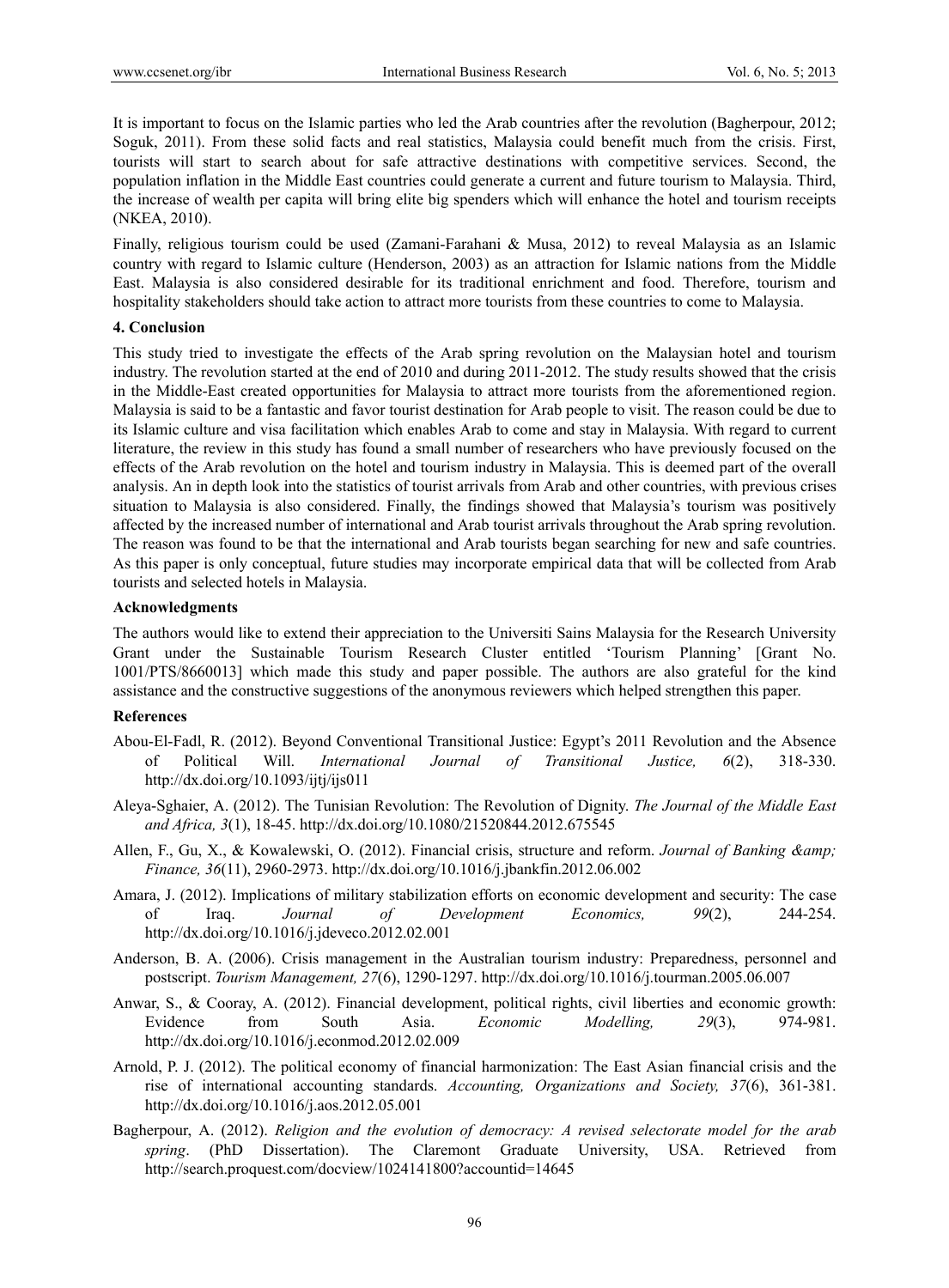- Becheur, M. (2011). *The Jasmine Revolution and the Tourism Industry in Tunisia.* (Master Dissertation). University of Nevada, Las Vegas. Retrieved from http://digitalscholarship.unlv.edu/thesesdissertations/1141
- Benmamoun, M., Kalliny, M., & Cropf, R. A. (2012). The Arab Spring, MNEs, and virtual public spheres. *Multinational Business Review, 20*(1), 26-43. http://dx.doi.org/10.1108/15253831211217189
- Blake, A., & Sinclair, M. T. (2003). Tourism Crisis Management: US Response to September 11. *Annals of Tourism Research, 30*(4), 813-832. http://dx.doi.org/10.1016/S0160-7383(03)00056-2
- Bor, J. (2007). The political economy of AIDS leadership in developing countries: An exploratory analysis. *Social Science & Medicine, 64*(8), 1585-1599. http://dx.doi.org/10.1016/j.socscimed.2006.12.005
- Boukhars, A. (2011). The Arab Revolutions for Dignity. *American Foreign Policy Interests, 33*(2), 61-68. http://dx.doi.org/10.1080/10803920.2011.570734
- Chon, K. S., Elgin, B., & Oppermann, M. (1997). Malaysia's Tourism Development and Marketing. *Journal of International Hospitality, Leisure & Tourism Management, 1*(1), 79-89. http://dx.doi.org/10.1300/J268v01n01\_06
- CIA World Factbook. (Cited in Cordesman, 2011). *For per capita income ranking, DOE/EIA, for per capita oil export revenues*. Retrieved from http://www.eia.gov/countries/regions-topics.cfm?fips=OPEC
- Cohen, E., & Neal, M. (2010). Coinciding crises and tourism in contemporary Thailand. *Current Issues in Tourism, 13*(5), 455-475. http://dx.doi.org/10.1080/13683500.2010.491898
- Cook, B. J., & Stathis, M. (2012). Democracy and Islam: promises and perils for the Arab Spring protests. *Journal of Global Responsibility, 3*(2), 175-186. http://dx.doi.org/10.1108/20412561211260485
- Cordesman, A. (2011). *Rethinking the Arab "Spring": Stability and Security in Egypt, Libya, Tunisia, and the Rest of the MENA Region* (pp. 1-13). Washington, USA: Center for Stratigic & International Studies.
- Coyne, C. J. (2011). Constitutions and crisis. *Journal of Economic Behavior & amp*; *Organization*, 80(2), 351-357. http://dx.doi.org/10.1016/j.jebo.2011.05.011
- De Sausmarez, N. (2004). Malaysia's Response to the Asian Financial Crisis. *Journal of Travel & Tourism Marketing, 15*(4), 217-231. http://dx.doi.org/10.1300/J073v15n04\_01
- De Sausmarez, N. (2007). The Potential for Tourism in Post-crisis Recovery: Lessons from Malaysia's Experience of the Asian Financial Crisis. *Asia Pacific Business Review, 13*(2), 277-299. http://dx.doi.org/10.1080/13602380601045587
- Devezas, T. (2010). Crises, depressions, and expansions: Global analysis and secular trends. *Technological Forecasting and Social Change, 77*(5), 739-761. http://dx.doi.org/10.1016/j.techfore.2010.04.010
- Eugenio-Martin, J. L., Sinclair, M. T., & Yeoman, I. (2005). Quantifying the Effects of Tourism Crises: An Application to Scotland. *Journal of Travel & Tourism Marketing, 19*(2-3), 21-34. http://dx.doi.org/10.1300/J073v19n02\_03
- Faulkner, B. (2001). Towards a framework for tourism disaster management. *Tourism Management, 22*(2), 135-147. http://dx.doi.org/10.1016/S0261-5177(00)00048-0
- Ghaderi, Z., & Mat Som, A. P. (2012). Impact of global economic crisis on tourism business in penang. *South Asian Journal of Tourism and Heritage, 5*(1), 40-46.
- Ghaderi, Z., Mat Som, A. P., & Henderson, J. C. (2012). Tourism crises and island destinations: Experiences in Penang, Malaysia. *Tourism Management Perspectives, 2-3*(0), 79-84. http://dx.doi.org/10.1016/j.tmp.2012.03.006
- Goh, C. C., Kang, S. J., & Sawada, Y. A. (2005). How did Korean households cope with negative shocks from the financial crisis? *Journal of Asian Economics, 16*(2), 239-254. http://dx.doi.org/10.1016/j.asieco.2005.01.006
- Grinin, L., & Korotayev, A. (2012). Does "Arab Spring" Mean The Beginning Of World System Reconfiguration? *World Futures, 68*(7), 471-505.
- Hall, C. (2010). Crisis events in Tourism: subjects of crisis in tourism. *Current issues in Tourism, 13*(5), 401-417. http://dx.doi.org/10.1016/j.tmp.2012.03.006
- Hall, C. M. (2001). Chapter 2 Tourism and Political Relationships in Southeast Asia. In T. Peggy, T. C. Chang, T. C. C. K. C. HoA2 - Peggy Teo & K. C. Ho (Eds.), *Interconnected Worlds* (pp. 13-26). Amsterdam: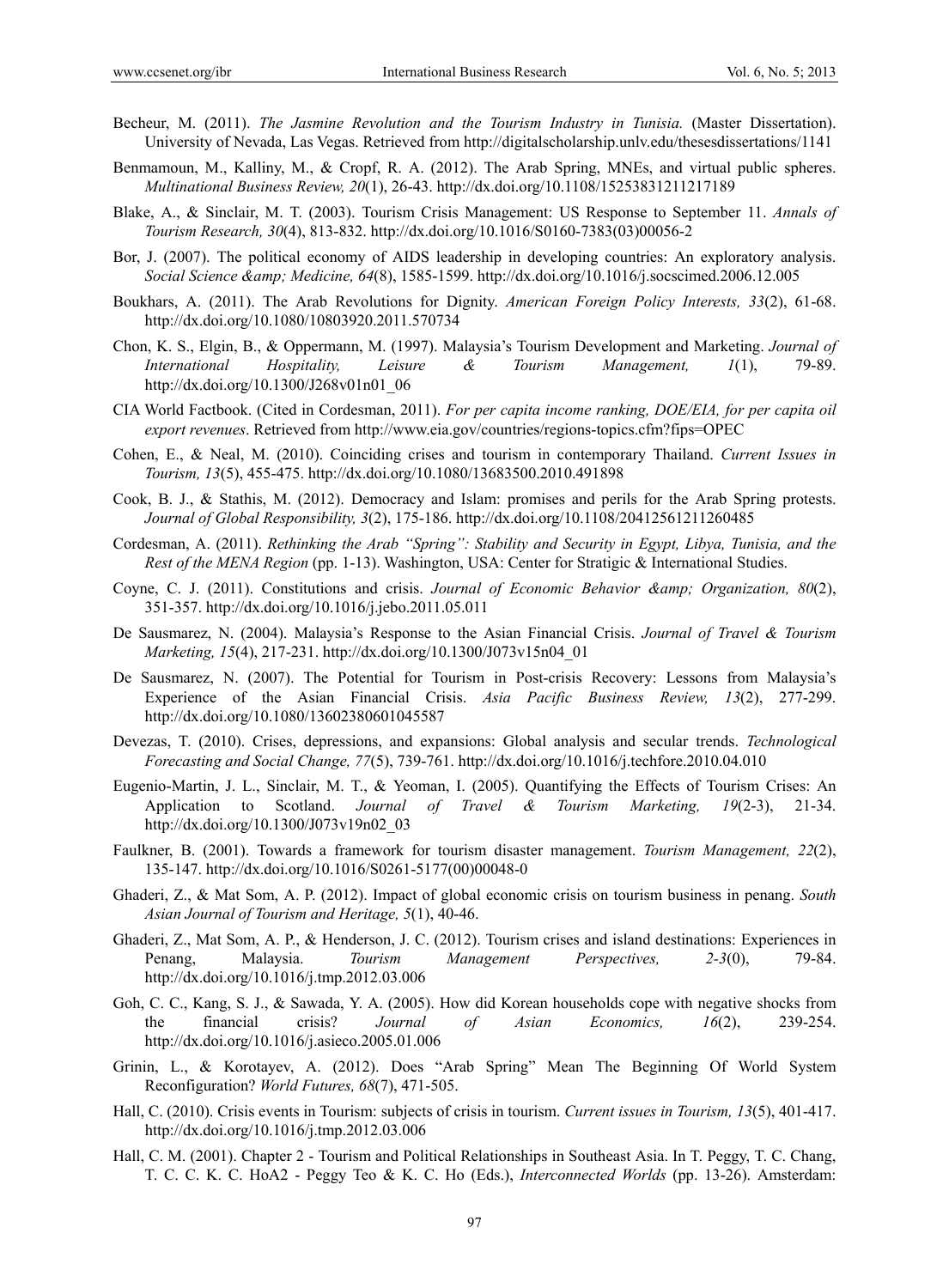Pergamon.

- Hanafiah, M., & Harun, M. (2010). Tourism Demand in Malaysia: A cross-sectional pool time-series analysis. *International Journal of Trade, Economics and Finance, 1*(1), 80-83.
- Hannoum, A. (2012). Tangier in the time of Arab revolutions: an ethnopolitical diary. *The Journal of North African Studies*, 1-19.
- Helfont, S., & Helfont, T. (2012). Jordan: Between the Arab Spring and the Gulf Cooperation Council. *Orbis, 56*(1), 82-95. http://dx.doi.org/10.1016/j.orbis.2011.10.005
- Henderson, J. (2003). Managing Tourism and Islam in Peninsular Malaysia. *Tourism Management, 24*(4), 447-456. http://dx.doi.org/10.1016/S0261-5177(02)00106-1
- Henderson, J. (2007). *Managing Tourism Crises: Causes, Consequences and Management (The Management of Hospitality and Tourism Enterprises)*. Oxford: Butterworth-Heinemann.
- Hong, K., Lee, J. W., & Tang, H. C. (2010). Crises in Asia: Historical perspectives and implications. *Journal of Asian Economics, 21*(3), 265-279. http://dx.doi.org/10.1016/j.asieco.2009.07.006
- Johnstone, S., & Mazo, J. (2011). Global Warming and the Arab Spring. *Survival: Global Politics and Strategy, 53*(2), 11-17.
- Kamrava, M. (2012). The Arab Spring and the Saudi-Led Counterrevolution. *Orbis, 56*(1), 96-104. http://dx.doi.org/10.1016/j.orbis.2011.10.011
- Khalifah, Z., & Tahir, S. (1997). Malaysia: Tourism in perspective. In F. Go, & C. L. Jenkins (Eds.), *Tourism and economic development in Asia and Australasia*. London: Cassel.
- Kim, S. S., Chun, H., & Lee, H. (2005). The effects of SARS on the Korean hotel industry and measures to overcome the crisis: A case study of six Korean five-star hotels. *Asia Pacific Journal of Tourism Research, 10*(4), 369-377. http://dx.doi.org/10.1080/10941660500363694
- Korstanje, M. E., & Tarlow, P. (2012). Being lost: tourism, risk and vulnerability in the post-'9/11' entertainment industry. *Journal of Tourism and Cultural Change, 10*(1), 22-33. http://dx.doi.org/10.1080/14766825.2011.639455
- Law, R. (2005). A Perspective on SARS and Education in Hospitality and Tourism. *Journal of Teaching in Travel & Tourism, 5*(4), 53-59. http://dx.doi.org/10.1300/J172v05n04\_04
- Laws, E., & Prideaux, B. (2005). Crisis Management: A Suggested Typology. *Journal of Travel & Tourism Marketing, 19*(2-3), 1-8. http://dx.doi.org/10.1300/J073v19n02\_01
- Lean, H. H., & Smyth, R. (2009). Asian Financial Crisis, Avian Flu and Terrorist Threats: Are Shocks to Malaysian Tourist Arrivals Permanent or Transitory? *Asia Pacific Journal of Tourism Research, 14*(3), 301-321. http://dx.doi.org/10.1080/10941660903024034
- Lim, J. Y. (2000). The Effects of the East Asian Crisis on the Employment of Women and Men: The Philippine Case. *World Development, 28*(7), 1285-1306. http://dx.doi.org/10.1016/S0305-750X(00)00023-1
- Mendoza, R. U. (2010). Was the Asian crisis a wake-up call?: Foreign reserves as self-protection. *Journal of Asian Economics, 21*(1), 1-19. http://dx.doi.org/10.1016/j.asieco.2009.05.003
- Michael-Matsas, S. (2011). The Arab Spring: The Revolution at the Doors of Europe. *Critique, 39*(3), 421-432. http://dx.doi.org/10.1080/03017605.2011.583094
- Musa, G. (2000). Tourism in Malaysia. In C. M. Hall, & S. Page (Eds.), T*ourism in South and Southeast Asia: Issues and cases* (pp. 144-156).
- NKEA. (2010). *Economic Transformation Programme A Roadmap For Malaysia, Revving Up the Tourism Industry* (10th ed., pp. 317-353). Malaysia: Performance Management & Delivery Unit (Pemandu).
- O'Brien, A. (2012). Wasting a good crisis: Developmental Failure and Irish Tourism Since 2008. *Annals of Tourism Research, 39*(2), 1138-1155. http://dx.doi.org/10.1016/j.annals.2011.12.008
- Prideaux, B. (1999). Tourism Perspectives of the Asian Financial Crisis: Lessons for the Future. *Current issues in Tourism, 2*(4), 279-293. http://dx.doi.org/10.1080/13683509908667856
- Prideaux, B., Coghlan, A., & Falco-Mammone, F. (2008). Post Crisis Recovery. *Journal of Travel & Tourism Marketing, 23*(2-4), 163-174. http://dx.doi.org/10.1300/J073v23n02\_13
- Prideaux, B., Laws, E., & Faulkner, B. (2003). Events in Indonesia: exploring the limits to formal tourism trends